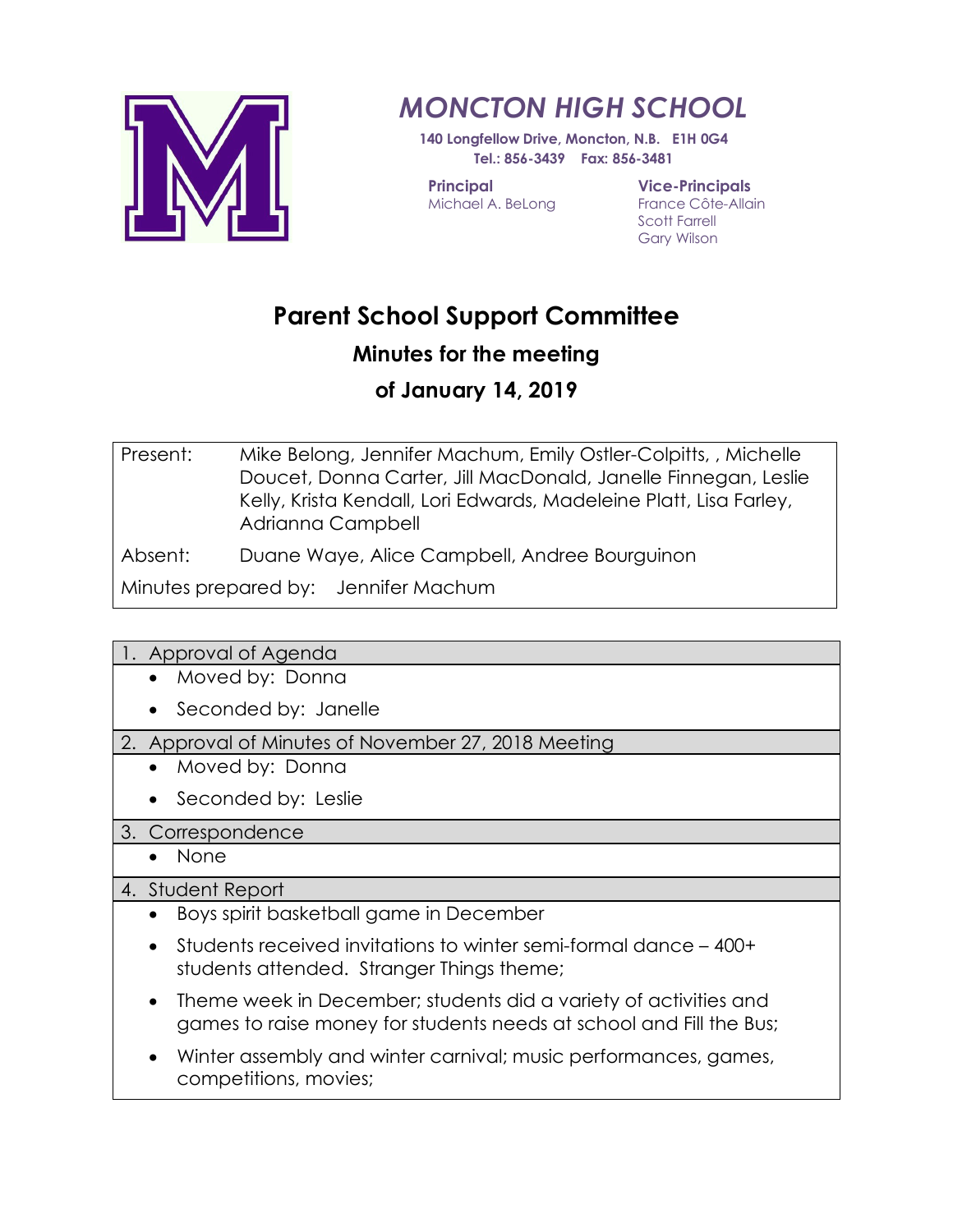

- Friday lunch activities organized by student counsel; games, performances, various entertainment during the lunch hour;
- Spirit board post notices of activities, awards, achievements;
- Encouragement posters being put up during exam week;

## 5. Teacher Report

- Focussing on school improvement framework plan;
- Truancy rate is well below the national norm;
- Students are more open to talke to staff about bullying;
- Academic standards are high;
- Need to improve social engagement at the school our rate is lower than average, due to the location of the school;
- High rate of reported mental health concerns; 34% rate of mental health issues reported; need to verify severity of these issues;
- PL on Jan 7 staff analyzed report and brainstormed solutions;
- Staff recommended bringing back regular assemblies;
- Build time into the schedule for leisure activities or academic support; assist students to feel a part of their school community;
- Propose adjusting bell schedule to accommodate this connect time; will start new schedule in term 2;
- SIP New facility has brought a lot of enhancement to the school experience, but the location has made it difficult to do afterschool activities; the lack of an auditorium as hit the school spirit.

## 6. Principal Report

- Classroom composition: MHS has a very high proportion of newcomers to Moncton; many do not speak English; need to be accommodated in the school system; these students enter into the core classes, which puts stress on the abilities of the teachers to fully accommodate the learning needs of the class;
- PSSC requested to write a letter to the DEC regarding classroom composition; need more autonomy to support all learning needs according to the specific demographics of their school; would like the ability to have grade 9 immersion students take their math in English so that more of the EAL students can be accommodated in those classes while still meeting provincial French immersion policy requirements;